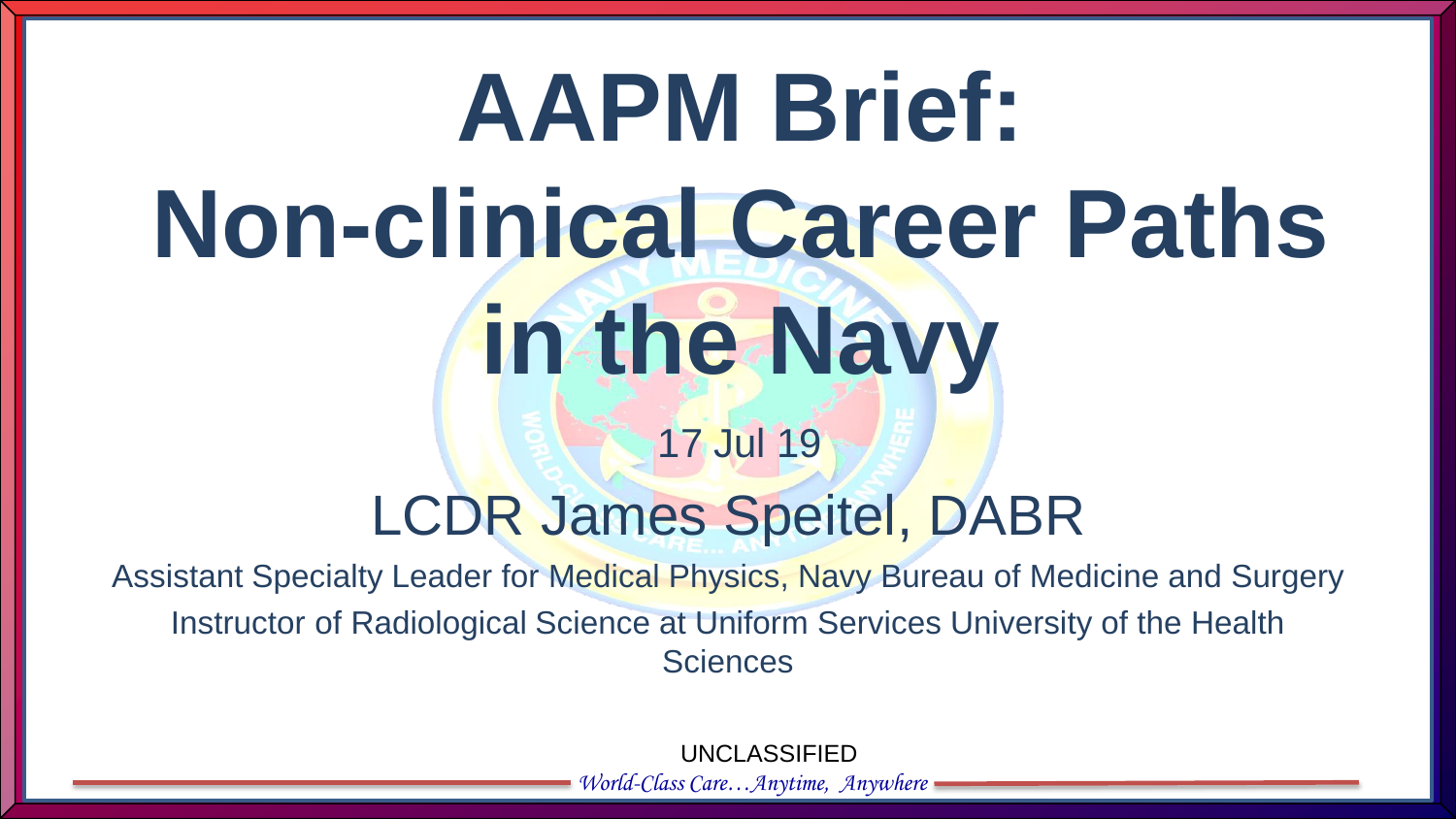

- The views expressed in this presentation are those of the Navy Medical Physics community and do not reflect official policy or position of the following:
	- Department of the Navy
	- Uniformed Services University of the Health Sciences
	- Defense Health Agency
	- Department of Defense
	- U.S. Government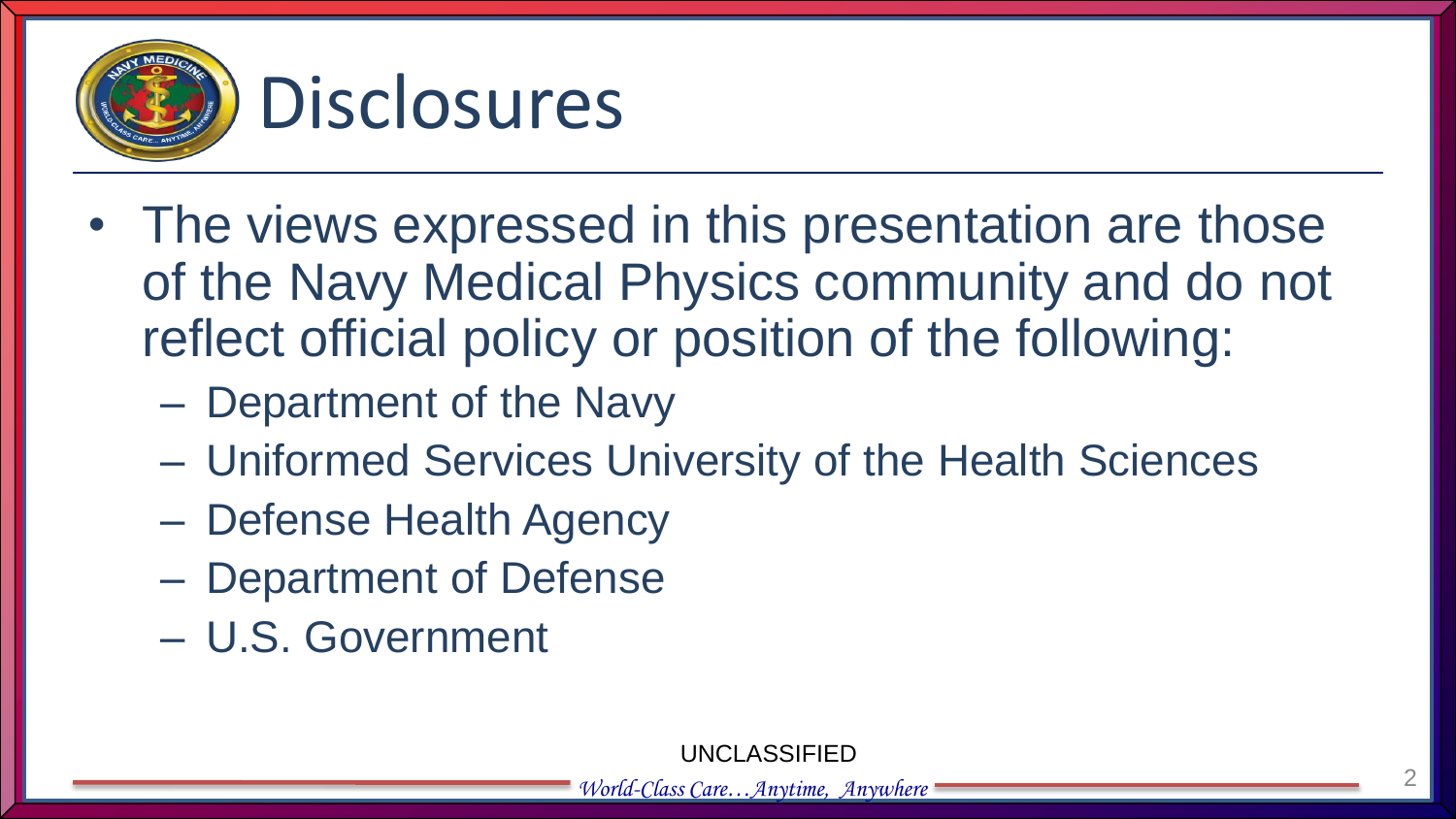

• Current member of the AAPM: Diagnostic Imaging Workforce Working group.

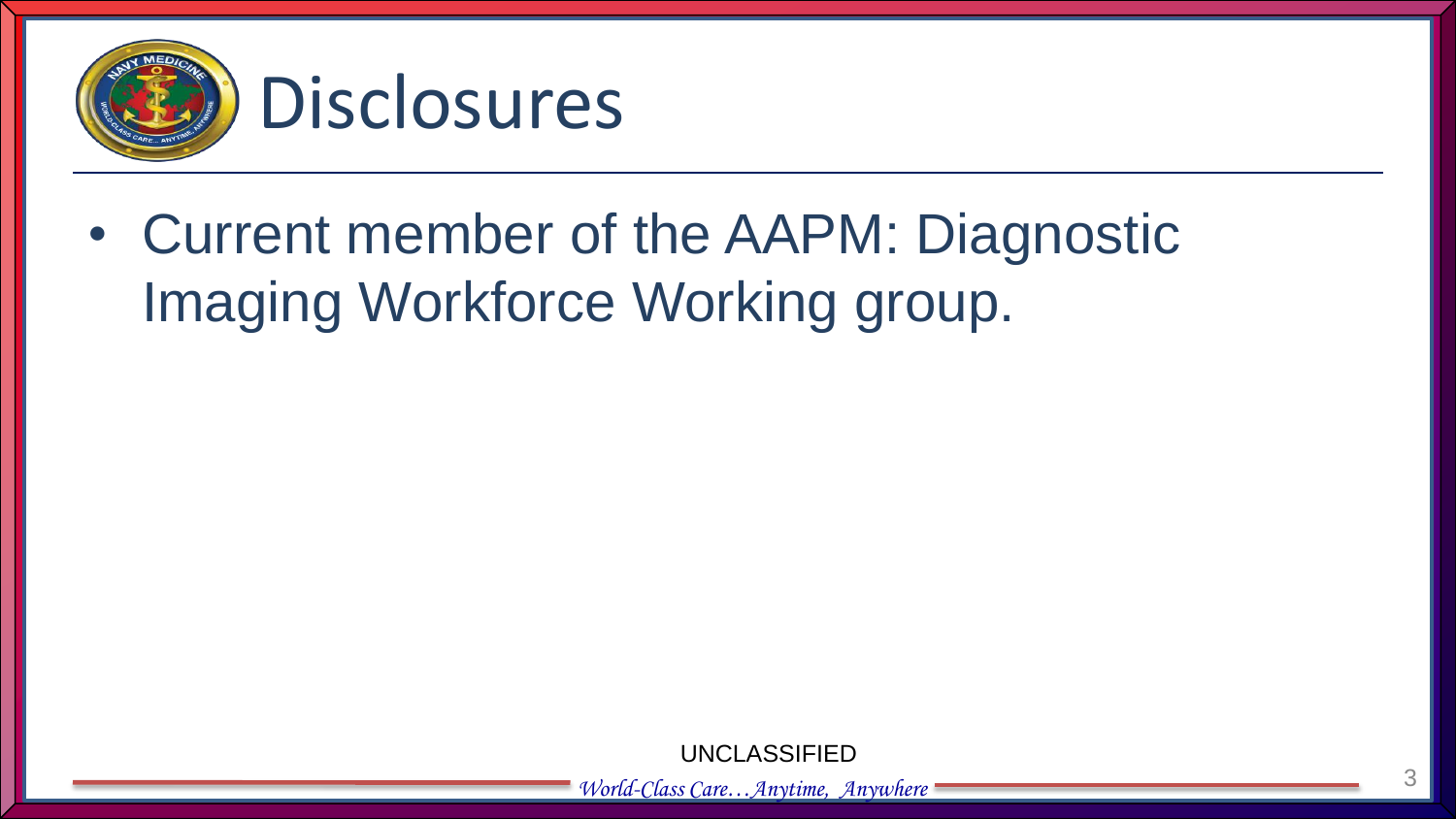

- Navy Radiation Health Officer program
- Scope of Medical Physics duties
- Accession requirements and benefits
- Future changes/developments
- Non-Medical Physics duties/Medical Physics 3.0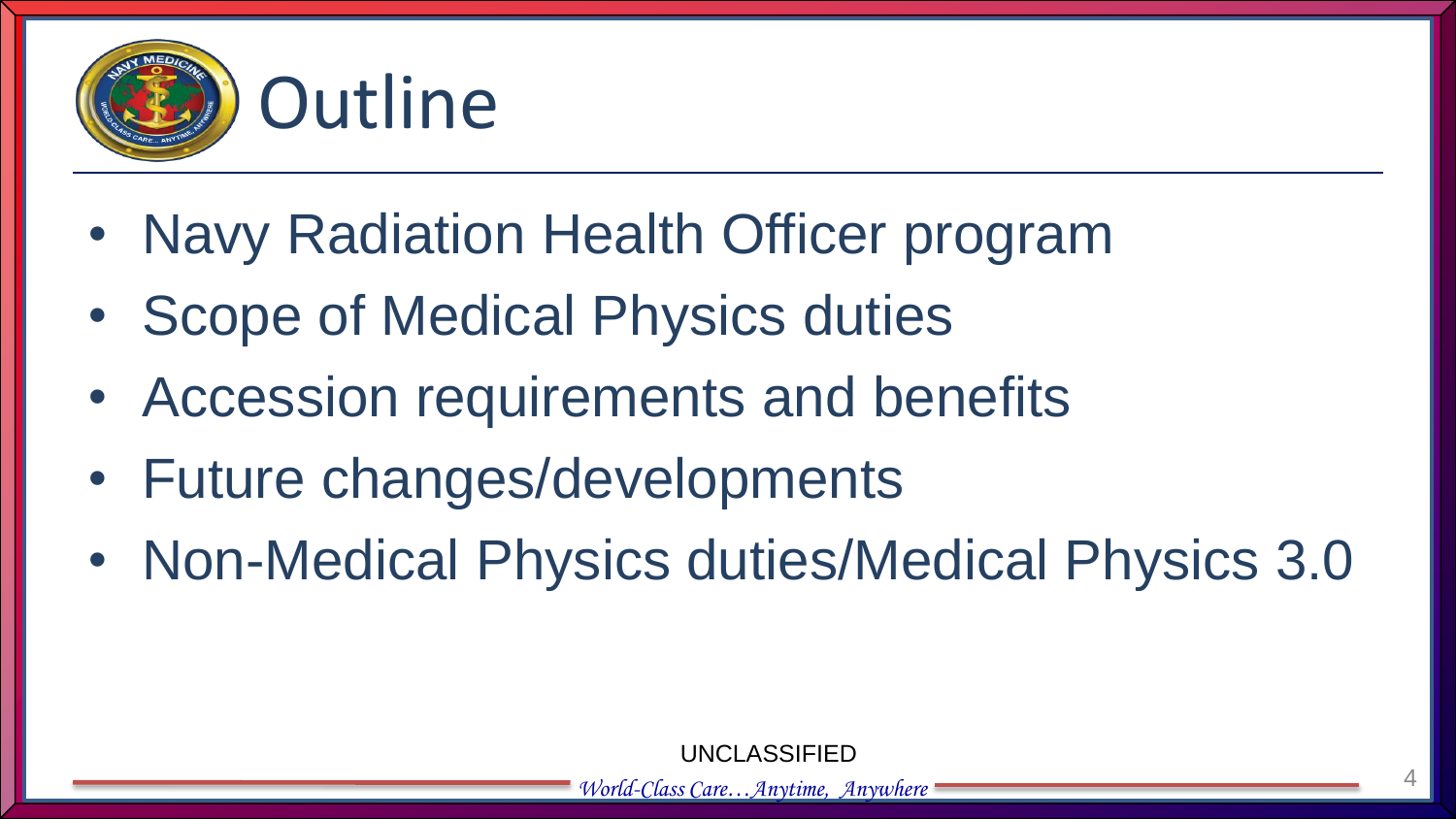

### Navy Radiation Health Officer Program

- Commissioned Officer program within Navy Staff Officer Corps. Specifically, Medical Service Corps.
- Radiation Health Officer = Health Physicist and/or Medical Physicist
- History: Initially started in 1946 during Operation Crossroads.
- Mission: ensure the protection of personnel, patients, and general public from potentially harmful effects of radiation stemming from Navy operations, on shore, at sea, during peace time and war.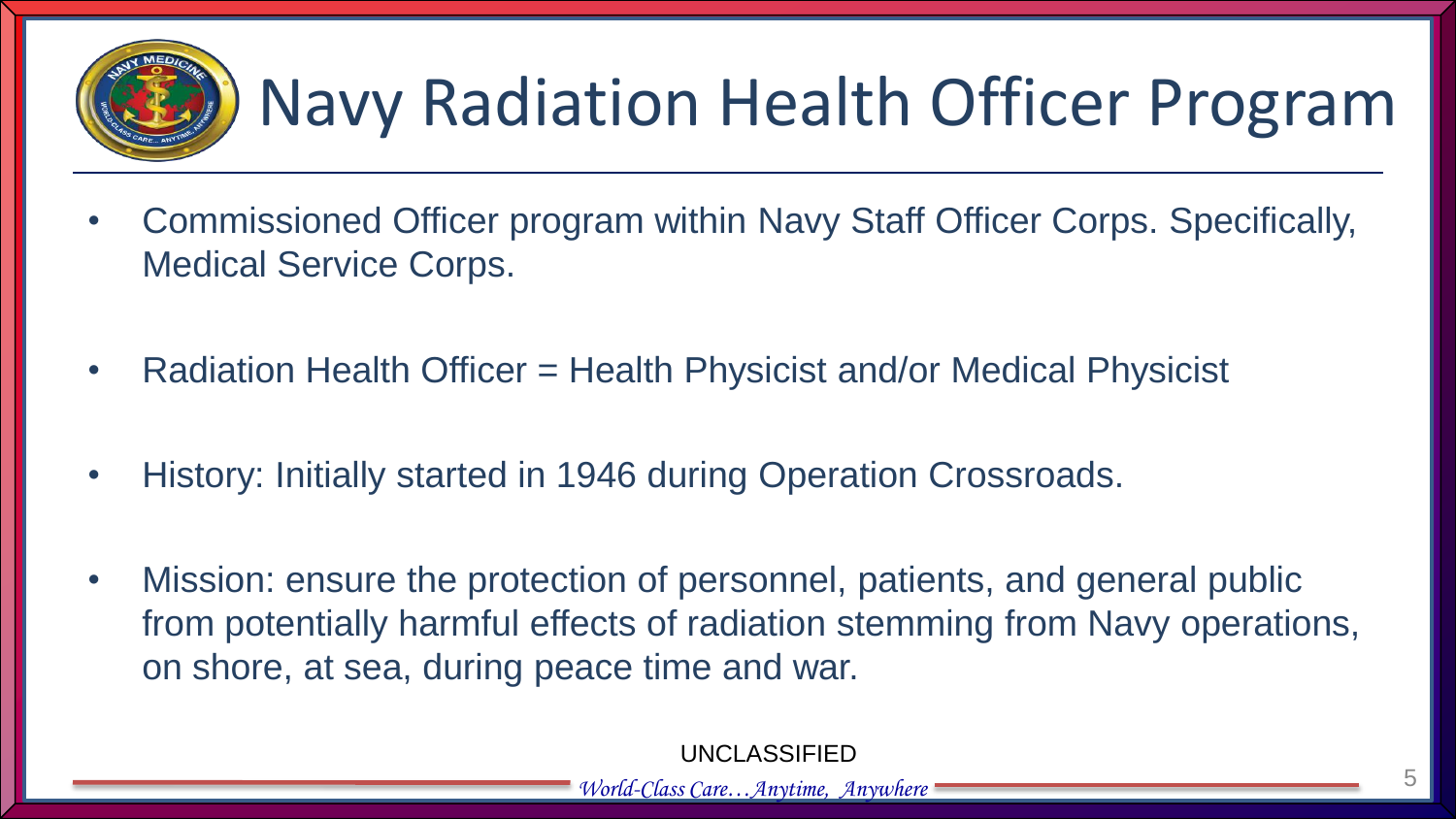# Scope of Navy Medical Physics duties

- Locations: shipboard imaging units, 2 large medical centers, numerous hospitals, and a worldwide footprint.
	- Shipboard imaging is primarily X-ray units
	- The hospital ships have more advanced imaging including an IR suite and CT
- Active duty military primarily support Diagnostic and Nuclear Medicine medical physics work.



- Initial training and qualifications review for imaging modalities is conducted within the Navy. This now includes a CAMPEP approved diagnostic imaging residency program.
- Inspection standards are set and updated by the Navy Medical Physics Advisory Board.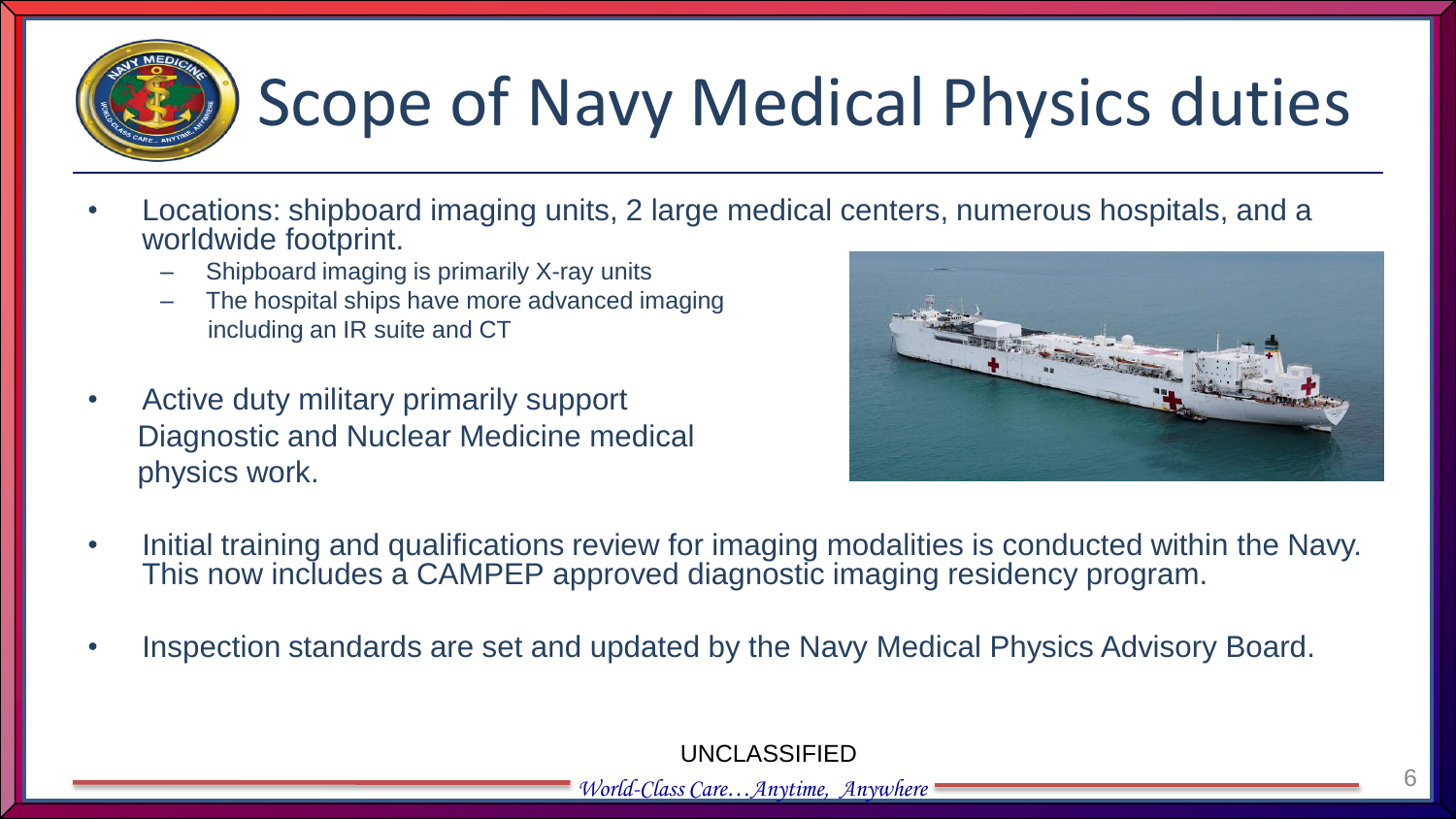

### Accession Requirements & Benefits



- Candidates must have a minimum of a bachelors of science in mathematics or a physical science field. **(CAMPEP graduate programs will meet this requirement)**
- Must be a U.S. citizen
- Must meet physical fitness requirements.
- Must pass drug screening
- Must be able to obtain a security clearance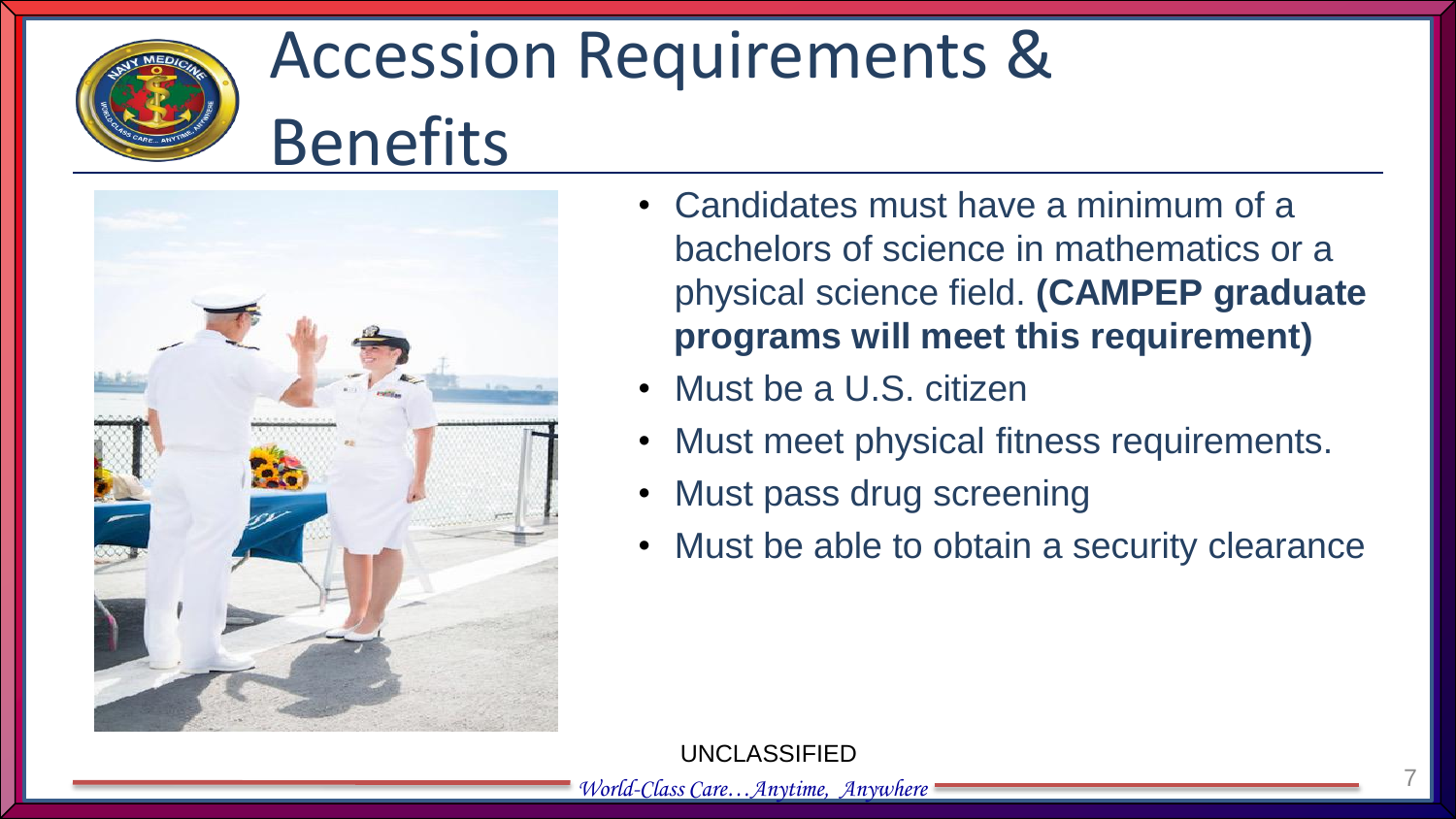

#### Accession Requirements & Benefits



- Loan repayment & scholarships
- Full medical & dental healthcare coverage
- Housing allowance (tax free)
- Travel around the Country & the Globe
- Fully funded graduate school opportunities
- Good pay, benefits, and retirement
	- Note: While 'good' it is below AAPM avg salary estimates
- Advanced rank based on degree at induction:
	- $-$  B.S.  $-$  O-1, M.S.  $-$  O-2, and PhD  $-$  O-3

UNCLASSIFIED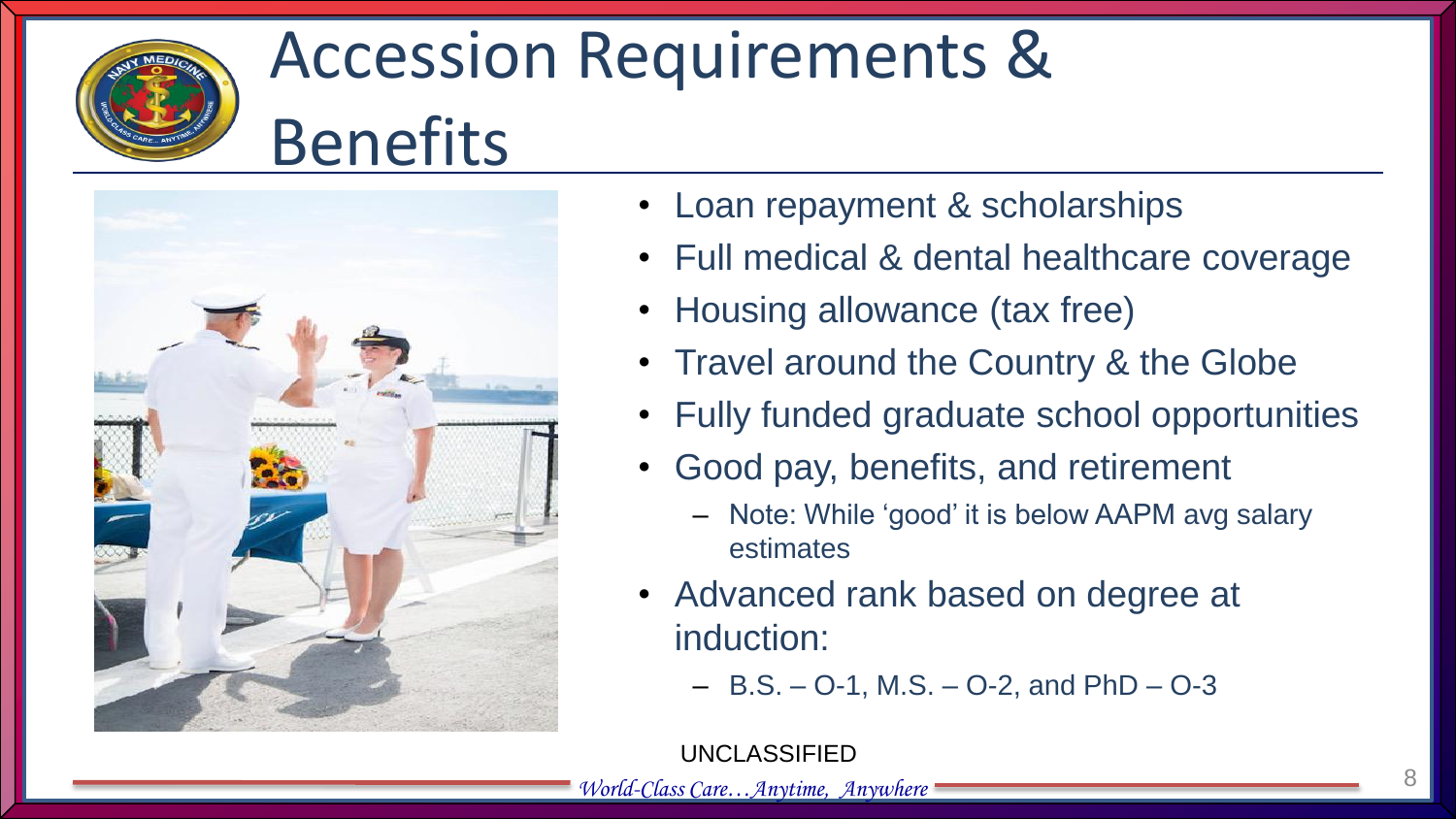# Future Changes/Developments

- Defense Health Agency
	- The Military Health System has 51 hospitals, 381 clinics, and 247 dental clinics currently managed by the Navy, DHA PROPOSED SECTION 702 TRANSITION APPROACH
		- Army, and Air Force.
	- Transition of all of these facilities to DHA control will occur in next 2 years.

Phase 4 (FY22) Phase 3 (FY21) 1 OCT 2021 1 OCT 2020 Phase 2 (FY20) Phase 1 (FY19) 1 OCT 2019 1 OCT 2018 **MTFs reporting to DHA** 5 MTFs: WRNMMC, FBCH, NH  $+MTFs$  in  $+MTFs$  in  $+MTFs$ **JAX. Ft Bragg. Keesler Regions 1, 2 & 3** Regions 4 & 5 **Outside United States** (West Region) (& 2 AF MTFs) (East Region)

*Defense Health Agency 2017 Stakeholder Report, page 14.*

- American Board of Radiology
	- Residency Requirements for Board certification
- Joint Commission Accreditation changes
	- CT training requirements.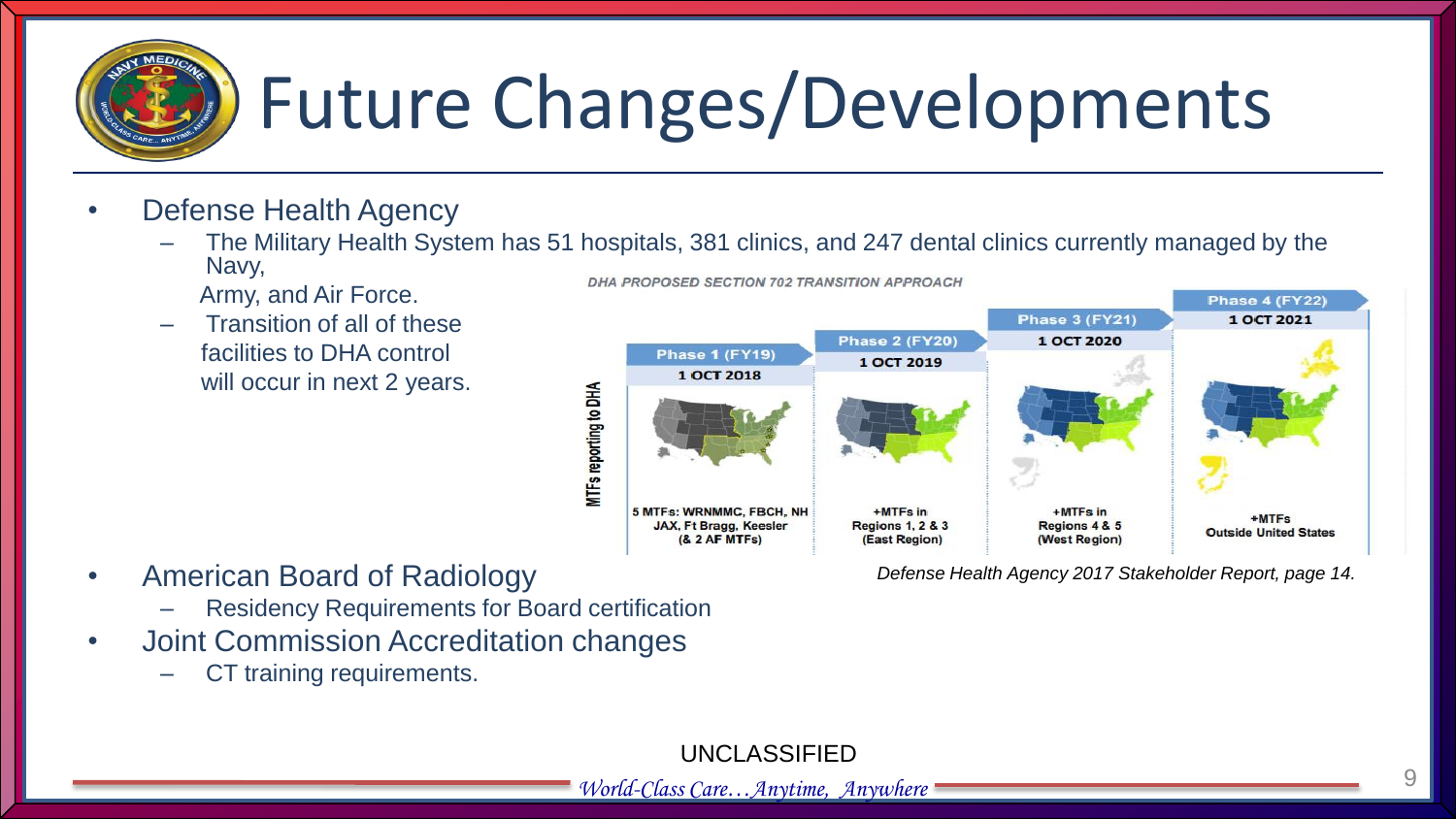

## RHO – Health Physics Jobs

- Job locations
	- Ashore: Industrial facilities, Shipyards, Research institutes
	- At sea: Aircraft Carriers, Submarine Tenders
- Types of work (entry level)
	- Plan, direct, and administer radiation protection including dosimetry programs
	- Provide formal instruction and on-the-job training in health physics techniques and procedures

#### • Types of work (Mid-level and executive)

- Policy development
- Regulatory compliance
- Act as liaison between Navy and other services and federal agencies
- Leading Departments
- Command

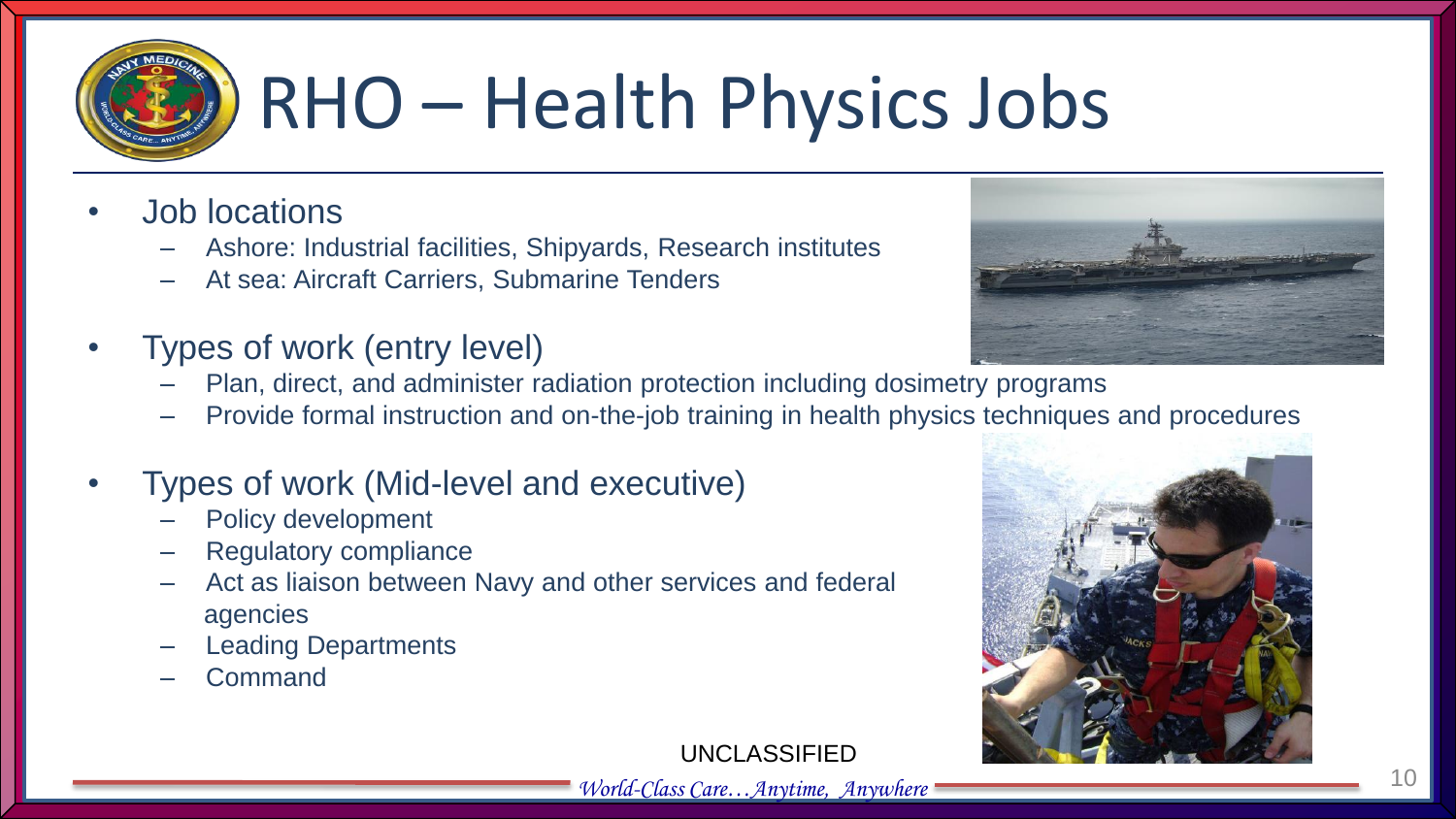

## RHO – MedPhys 3.0+

- RHO's must be able to explain their value in fiscally constrained environments.
- RHO's are required to develop their leadership and executive skill sets while developing their technical skills.
- Medical Service Corps
	- 22 Specialties
	- Health Care Administration, Health Care Scientists, and Clinical Care